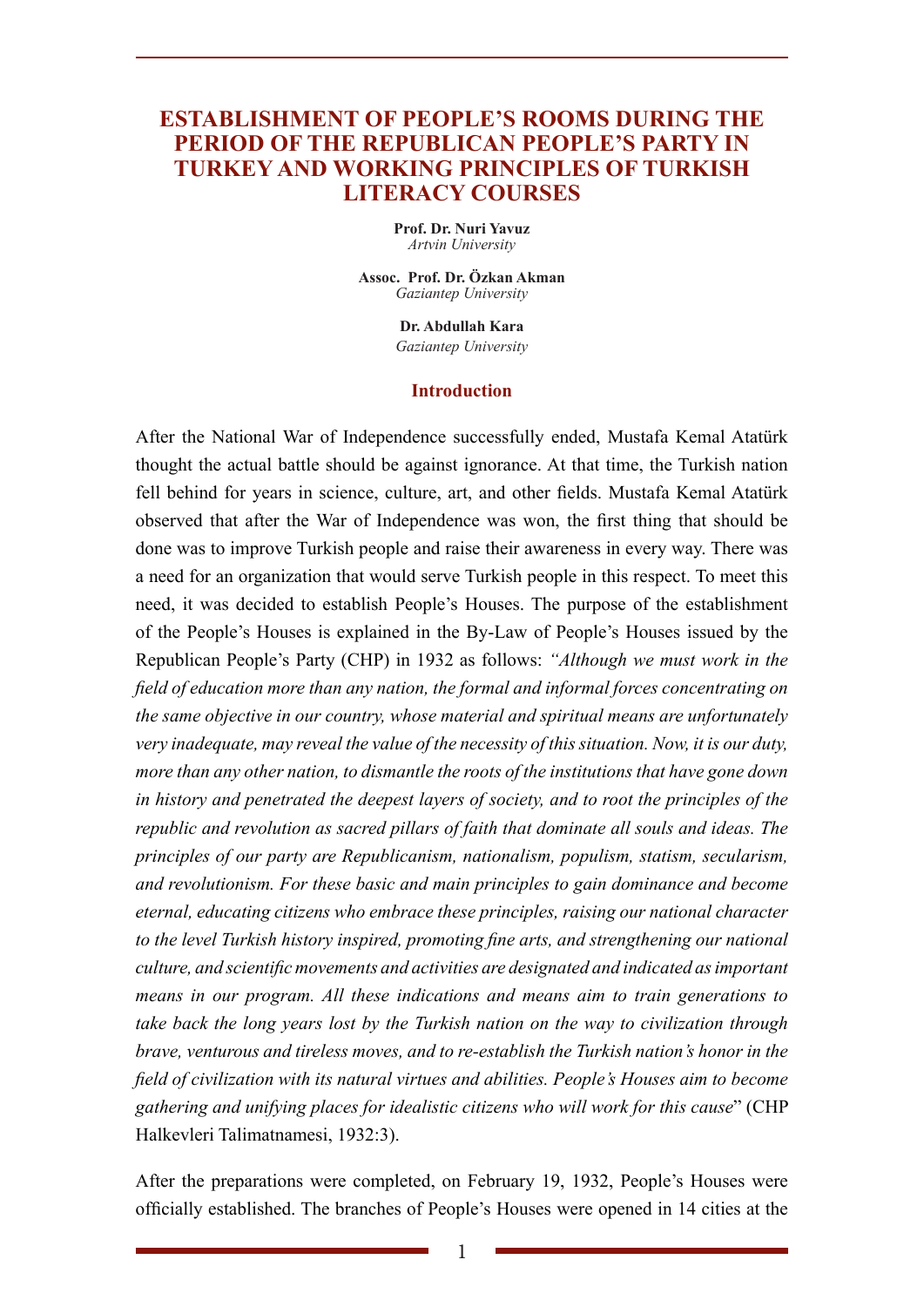same time with a ceremony held in Ankara on that date. The branches: The branches of People's Houses in Ankara, Afyon, Samsun, Eskişehir, Diyarbakır, İzmir, Konya, Denizli, Van, Aydın, Çanakkale, Bursa, İstanbul, and Adana started working right away (Cumhuriyet Gazetesi, 1932:1). When the CHP saw that they could not achieve the desired efficiency in the People's Houses until 1939, they started to search for reasons. After determining that most of the people lived in the villages in that period, institutions that worked as subbranches rather than People's Houses were needed. The mission of People's Rooms was to perform the duties, that People's Houses took on in the cities, in the villages. To open a People's House, at least three branches had to be established. But it was difficult to meet this requirement in small and rural areas because the number of members was inadequate, and the situation of structure did not allow the opening of a People's House. Then, taking into consideration the requests from rural areas, the CHP decided to open the People's Rooms, which operate with the same purpose as the People's Houses, at the Fifth Grand Assembly of the CHP (CHP Beşinci Büyük Kurultayı Zabıtları, 1939:100).

When the CHP established the People's Houses in 1932, they aimed to bring the values of the Republic and the revolutions to the people. However, by the 1940s, the CHP understood that it could not find enough support in the villages and that it could not provide the influence of the government sufficiently. It tried these activities with village instructors and the branches of people's houses such as public classrooms and village movements, even if it succeeded to a certain extent, it could not change the villages enough culturally. At that time, the CHP examined this issue and decided to open the people's rooms to increase the number of educated people in the villages and to earn people's trust in the state authority and the new regime. For this purpose, in 1939, the "By-Law of People's Rooms" consisting of 20 articles was created. Finally, on February 19, 1940, 141 People's Rooms were opened (Zeyrek, 2006:33). According to the third article of the regulation of People's Rooms, it was decided that in order to open a People's Room, at least 50 members should be registered, there should be a meeting room and a reading room, and an annual budget sufficient to cover the expenses (CHP Halkevleri Talimatnamesi, 1932:1). In line with this decision, to help every part of the country to feel the influence of the government, the regions with low education levels were targeted. Accordingly, more intensive efforts were carried out in the Eastern Anatolia, Southeastern Anatolia, Mediterranean Region, and the east of the Black Sea Region.

## **Establishment of People's Rooms and Turkish Reading-Writing Activities**

The writers of the history of the Republic have done a lot of work on the People's Houses, which are the cultural institutions of the Republic. In the literature, People's Houses are generally focused on, but there is not much research on People's Rooms. Just like the People's Houses, the People's Rooms were also established as cultural institutions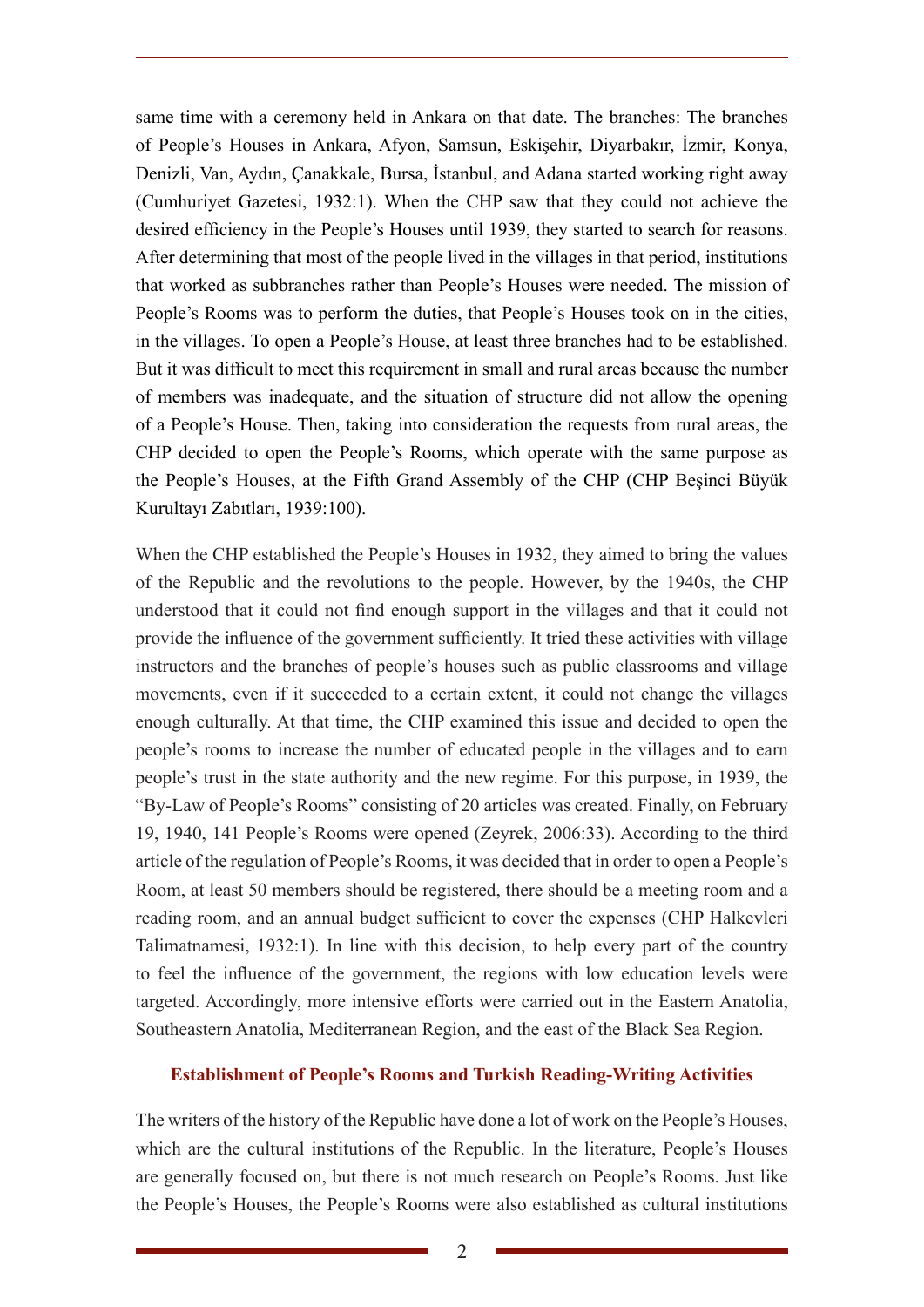serving the principles of the Republican People's Party, which are Republicanism, Nationalism, Populism, Secularism, Statism, and Revolutionism. Like the People's Houses, People's Rooms opened their doors to everyone, whether they were registered to the party or not. However, to become the leader or a board member of the People's Room, it was necessary to be a government official or to be registered to the party in written form (CHP Halkevleri Talimatnamesi, 1932:1). People's Rooms have done an important job in terms of public education and bringing people to a contemporary level. When the literacy rate in Turkey is examined, in 1927, the literacy rate was 4% for women, 13% for men, and 8.16% for the general population. 5-6% of this rate was the Turks who knew the old script (Ottoman script), and the rest was non-Muslims and people who spoke other languages. The literacy rate in cities was around 30%, and in villages, it was around 6% (Tongul, 2004:53-54). After the alphabet reform, a major education mobilization was started to teach and spread Latin letters. It was thought that this problem would disappear as the new alphabet was easy to learn even if the literacy rate was low with respect to old alphabet. It was not difficult for people living in the cities to learn the new alphabet as educational institutions were easily accessible for them. But the people living in rural areas had to learn to read and write in the new alphabet as soon as possible. In other words, people had to be educated. However, both the educational staff and the technical situation were not adequate for the solution to this problem (Şimşek, 1986:34-108)

Like People's Houses, People's Rooms have made important efforts to spread the new alphabet, to root the reforms and to carry out literacy activities. When People's Rooms were opened in the 1940s, nearly 4/3 of Turkey's population were living in villages. The mission of People's Rooms was to perform the duties, that People's Houses took on in the cities, in the villages. To open a People's House, at least three branches had to be established. But it was difficult to meet this requirement in small and rural areas because the number of members was inadequate, and the situation of structure did not allow the opening of a People's House. Then, taking into consideration the requests from rural areas, the CHP decided to open the People's Rooms, which operate with the same purpose as the People's Houses, at the Fifth Grand Assembly of the CHP (CHP Beşinci Büyük Kurultayı Zabıtları, 1939:100).

When the CHP established the People's Houses in 1932, they aimed to bring the values of the Republic and the revolutions to the people. However, by the 1940s, the CHP understood that it could not find enough support in the villages and that it could not provide the influence of the government sufficiently. It tried these activities with village instructors and the branches of people's houses such as public classrooms and village movements, even if it succeeded to a certain extent, it could not change the villages enough culturally. At that time, the CHP examined this issue and decided to open the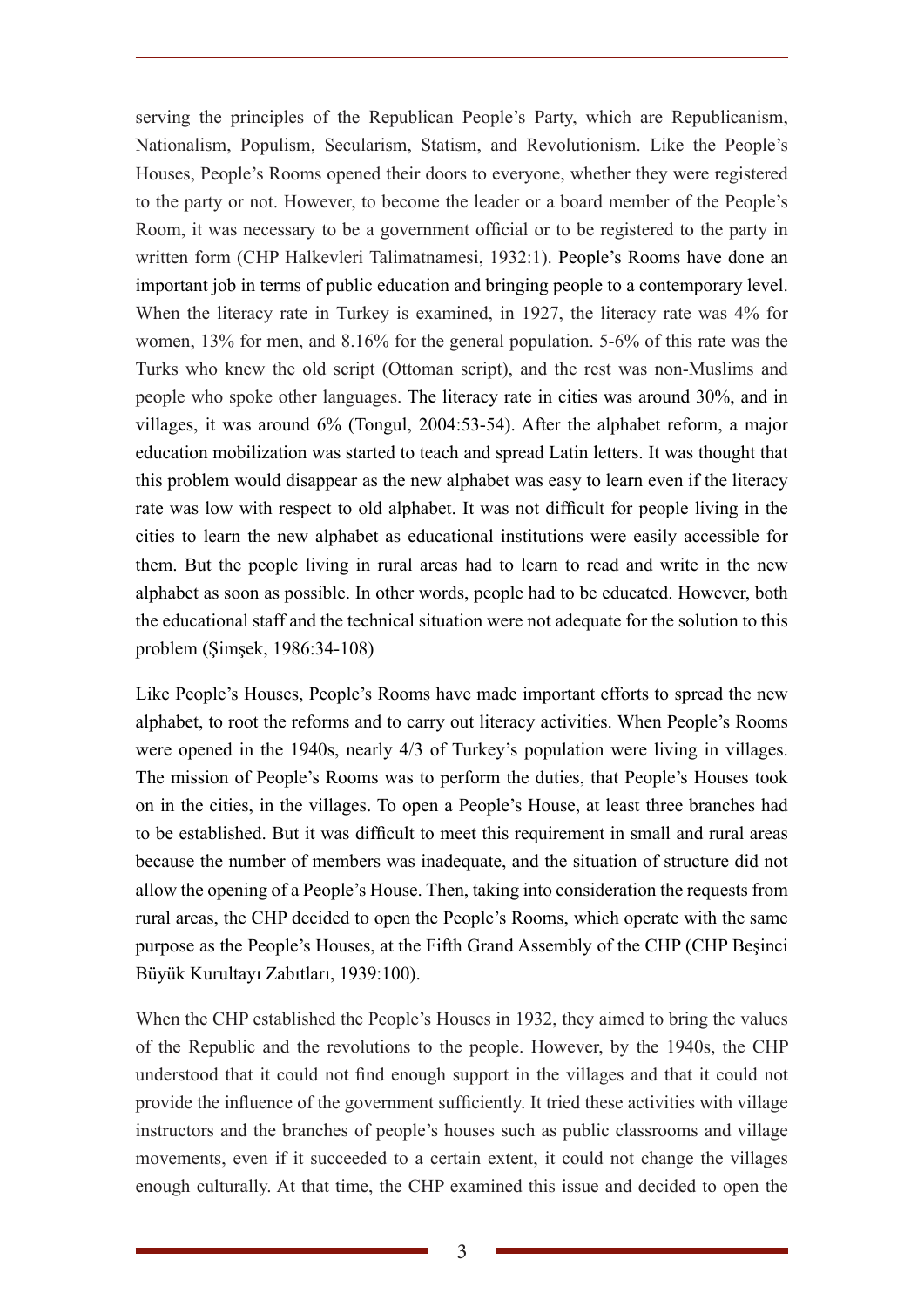People's Rooms to earn village people's trust in the state authority and the new regime. For this purpose, in 1939, the "By-Law of People's Rooms" consisting of 20 articles was created. Finally, on February 19, 1940, 141 People's Rooms were opened (Zeyrek, 2006:33). According to the third article of the regulation of People's Rooms, it was decided that in order to open a People's Room, at least 50 members should be registered, there should be a meeting room and a reading room, and an annual budget sufficient to cover the expenses (CHP Halkevleri Talimatnamesi, 1932:1). In line with this decision, to help every part of the country to feel the influence of the government, the regions with low education levels were targeted. Accordingly, more intensive efforts were carried out in the Eastern Anatolia, Southeastern Anatolia, Mediterranean Region, and the east of the Black Sea Region.

# **Opening and Implementation Principles of Literary Courses within People's Houses and People's Rooms and Turkish Literacy Courses**

According to the CHP By-Law of People's Houses, there were certain conditions for opening a People's House. People's Houses were usually opened in city centers and central towns. But some rural areas lacked these conditions. Rural areas could not meet the requirement to open three branches, and they did not have the sufficient number of members and enough budget to maintain their buildings and activities. In the 1940s, the CHP decided to make some changes related to the villages in order to make people living in the villages fully comprehend the Republic. For these reasons, it was thought that there was a need for certain institutions to act as People's Houses. The name of this new institution was determined as People's Rooms. In 1939, the by-law of People's Rooms, which consisted of 20 articles, was prepared, and firstly, 141 People's Rooms were opened on February 19, 1940 (Zeyrek, 2006:183). Another reason for the opening of the People's Rooms was that the majority of people were living in the villages as industrialization did not reach a sufficient level in that period. The CHP has opened the People's Rooms due to their idea of spreading their ideology and the reforms to a wider area. People's Rooms were established in 1940 and started its activities. In 1939, General Secretariat sent a letter to all the directorates of the People's Houses for Turkish literacy courses. The letter sent by General Secretariat of the Republican People's Party to the directorates of People's Houses on November 4, 1939, stated the following: "*In the minimum work plan we sent to all People's Houses at the beginning of the year, we asked each People's House to open a course to teach illiterate citizens to read and write in Turkish. I'm sending the instructions regarding these courses. According to the statistics of 1935, only 2,517,878 out of 16,157,450 citizens know how to read and write. The percentage of illiterate citizens is 84.4%. Accordingly, there is no doubt that it is the first duty of every enlightened citizen to make all the sacrifices to reduce this percentage to zero. Our People's Houses and People's Rooms, which will increase in number each*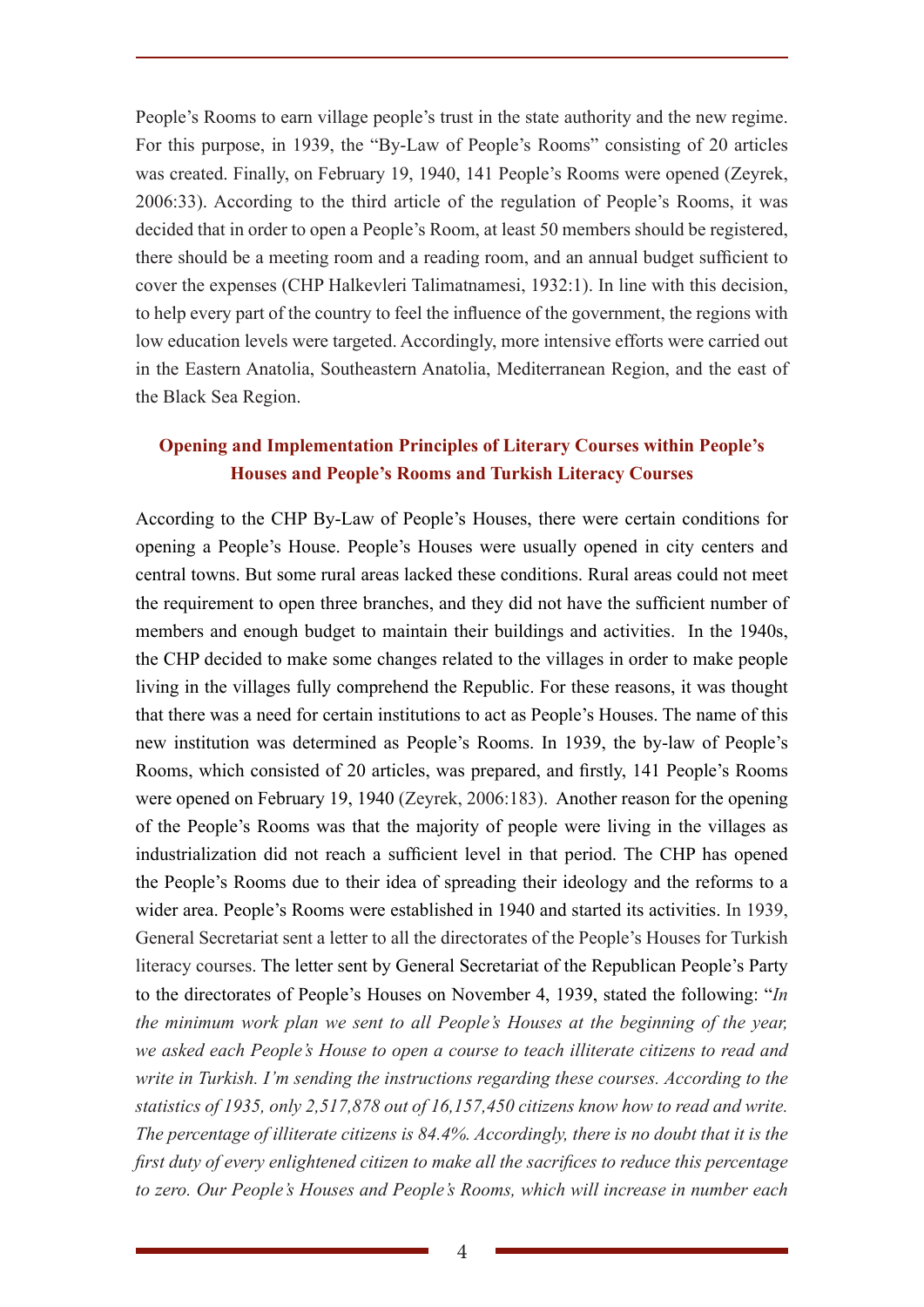*year, may gladly take on this task. They can help to reduce the number of illiterate people with a minimum of one course in each house. I said a minimum of one course, but if there are some opportunities and more than one course is opened, of course, the service area would be expanded. I am confident that People's Houses will fully accomplish this task, like many other tasks they accomplished before. I look forward to your success, and I pay my respects. Secretary-General of the CHP, Deputy of Erzurum, Dr. A. F. Tuzer*." (BCA, Nr: 490-01-4-21-30-1).

There was no need for 9 boards to manage 9 branches in People's Rooms, unlike People's Houses because a team of 5 people undertakes all the work of the center. To open a People's Room, at least 50 members should be registered, there should be a meeting room and a reading room, and an annual budget sufficient to cover the expenses of the People's Room. While the number of People's Rooms was 141 in 1940, it reached 4322 in 1950 (Kunter, 1964:36).

By the year 1944, 204 public classroom and course branches were opened in 405 People's Houses. However, in the newly established People's Houses, language and literature, or library branches dealt with this matter and took on this task. At that time, Turkish literacy courses were the most emphasized subject, in order to eliminate the ignorance of the public. The General Secretariat requested that Turkish literacy courses be opened in all the People's Houses and People's Rooms by issuing a circular numbered 5/5668 on October 23, 1944. Until the issuance of the circular in 1944, 103 People's Houses and 233 Turkish literacy courses were opened (C.H.P. Halkevleri ve Halk Odaları 1944, 1945:15- 16).

In the 6th chapter of the working instructions of the People's Houses, which cover the missions and types of the courses, Turkish literacy courses are the main part. Turkish literacy courses aimed to teach reading and writing in Turkish to citizens who are over the primary school age, to strengthen their love of country and to make them more productive in their work and various matters of life (CHP Halkevleri ve Halkodaları Türkçe Okuma ve Yazma Kursları İçin Kılavuz, 1946:5). From this point of view, the main goal was set as teaching people, who were 16 or above, to read and write in Turkish. Public classrooms carried out efforts regarding this matter.

The branch of public classrooms classified Turkish literacy courses into two groups. According to this classification, the A course involves people who do not know how to read and write at all; the B course involves people who want to improve their knowledge or to revise what they have forgotten. It has also made it possible for groups A and B to be opened in the same classroom with different approaches in places where the number of students in both groups is sufficient for one classroom (CHP Halkevleri ve Halkodaları Türkçe Okuma ve Yazma Kursları İçin Kılavuz, 1946, 1946:6).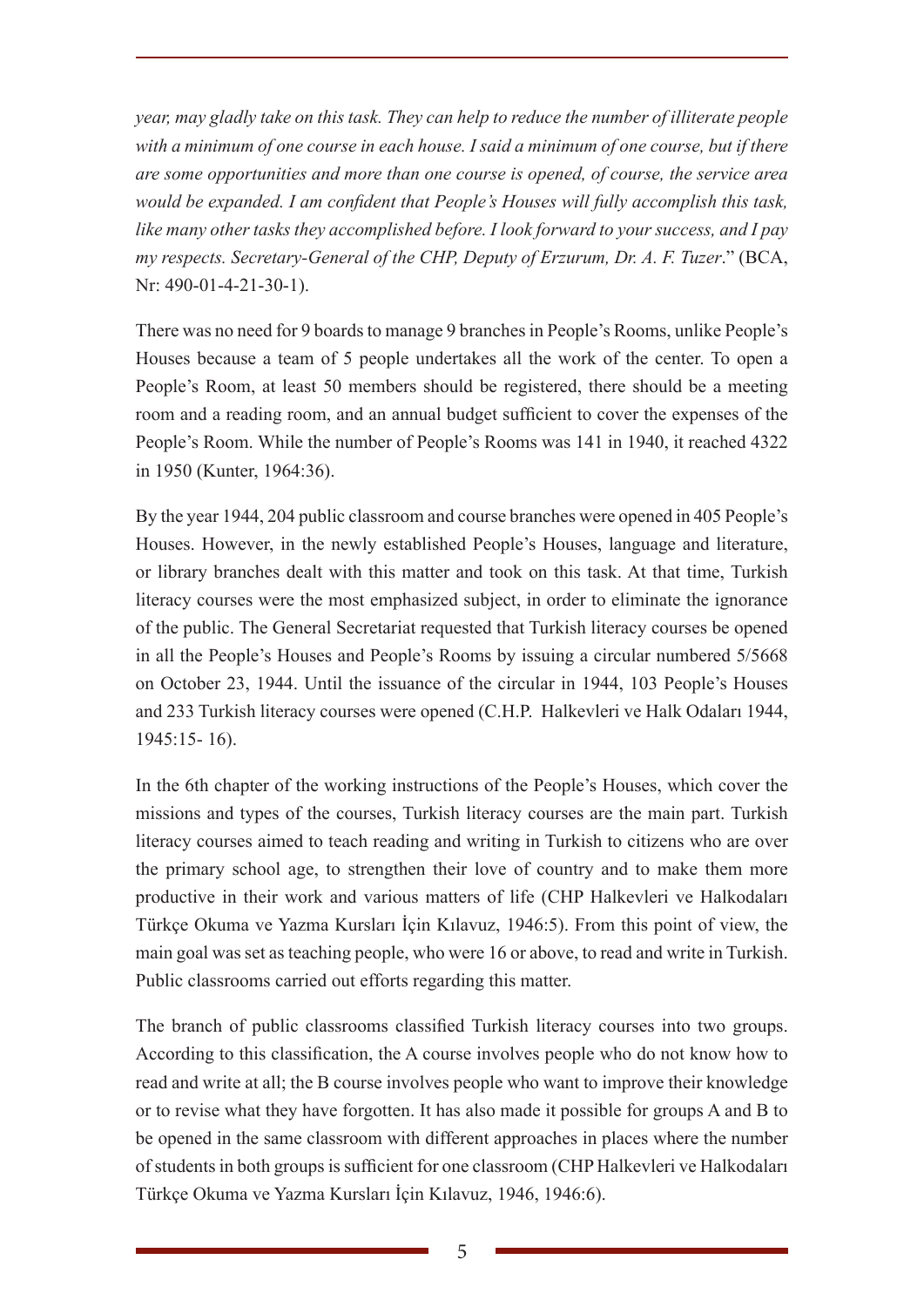## **Locations and Opening of the Courses and Conditions for Opening**

The courses were opened in the cities, towns, and villages by the People's Houses and People's Rooms. Where a People's House or a People's Room is available, a suitable place for the course will be allocated to this cause during working hours. If the People's House did not have a place suitable for this, other buildings were used. During the summer months, activities such as outdoor class houses can be arranged. Normally, the number of students in the classroom should not exceed 30. The citizens who are over the age of compulsory education and do not know how to read and write may continue these courses. If the number of students exceeds the limit, the courses are divided into groups such as women-men coed, or according to their ages. The level of the attenders and the groups they should be placed are determined by the course teachers. After the preparations regarding the opening of the literacy courses are completed, the opening day is announced a week before with the existing means of communication. In addition, the administrators and the boards of aldermen are going to remind the people, who do not know how to read and write, that the course will be opened to ensure attendance to the course. Joint courses may be opened between the villages which are in the form of neighborhoods, or where the distance between the villages is up to 5 kilometers, so it is convenient to go on foot. In small places where the number of illiterate people is only enough to complete the quota of one course, mobile courses may be established once. The mobile parts of the mediums of education in these courses are carried to the places where the future courses will be opened and they are used continuously. If the teacher of such courses is a primary school teacher elsewhere and his/her actual job is far away, the courses here will be opened during the holiday months (CHP Halkevleri ve Halkodaları Türkçe Okuma ve Yazma Kursları İçin Kılavuz, 1946:7).

People's Houses will also open courses for citizens, who do not know how to read and write but are not enough in number to fill up the quota of a course, in business communities, factories, government enterprises, and prisons after meeting the relevant managers at those places. In this way, these institutions will provide help for the costs of the courses to be opened.

## **Duration and Working Hours of the Courses**

Literacy courses last at least four months. It is also possible to extend this period for one month according to the feature of the teaching situation, accessibility to the location, and the ability of the students to progress. The starting and ending times and course hours are determined according to the seasons, climatic conditions at the location, attendance of the students, and job requirements. The course teacher decides, with the branch of public classrooms, the chairperson of the People's House, and the headmen of the villages, whether the classes will be held in the daytime or nighttime, and whether they will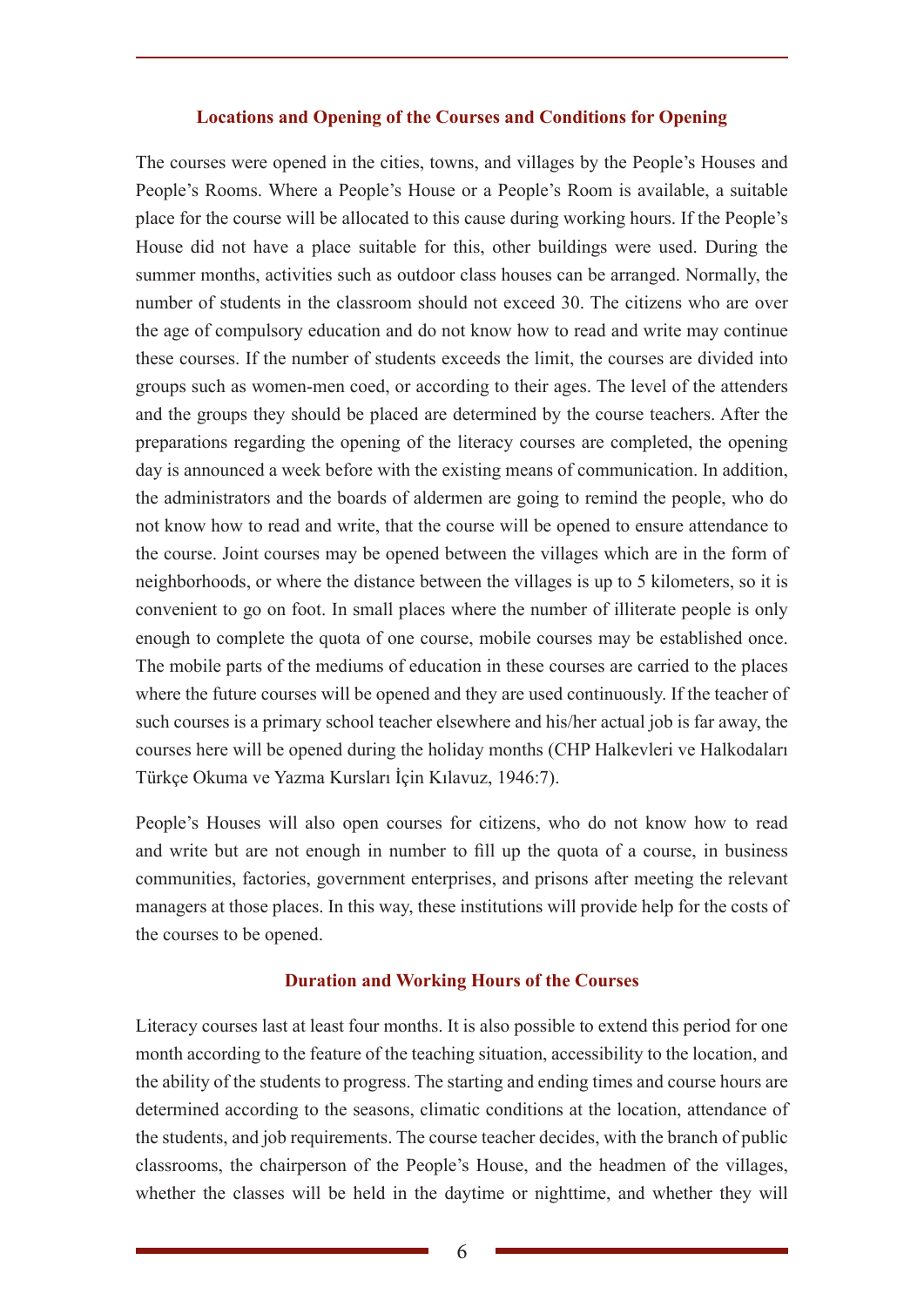be held on the certain days of the week. Lessons last one and a half hours and a short break of 5-10 minutes can be taken. Regular attendance is a must for those who attend A courses. Those who fail to attend the courses enough to catch up with the general level of the course shall be disenrolled. There is a more convenient program for those who want to improve their knowledge in the B courses according to different levels and needs (CHP Halkevleri ve Halkodaları Türkçe Okuma ve Yazma Kursları İçin Kılavuz, 1946:8).

## **Prosecution of Studies and Obtaining Results**

A book that includes the name, surname, age, place of birth, occupation, and monthly success rates of the students who are registered in the courses and attend the classes is kept. The course teacher keeps this book with her/him at the teaching institution. He/ she gives it to the class houses branch at the end of the course. The chairpersons of the People's House or People's Room shall inform the general secretariat with a short letter describing the duration of the course, the number of students and the results of the study upon the report they will receive from the chairpersons of the class houses. Party inspectors, administrators, and authorized cultural staff prosecute and examine the work and needs of the courses. Course teachers also announce the help they expect from them. In addition, the course studies and results may occasionally be shown in a program to those who are curious (CHP Halkevleri ve Halkodaları Türkçe Okuma ve Yazma Kursları İçin Kılavuz, 1946:9).

## **The Opening and Closing Ceremony**

On the opening and closing days of the courses, a ceremony is held in the People's House or the People's Room, with the participation of the local administrative staff and the boards of aldermen. These ceremonies should be conducted with a concise program according to the purpose. Attention should be paid to recreating local characteristics and giving students a role (CHP Halkevleri ve Halkodaları Türkçe Okuma ve Yazma Kursları İçin Kılavuz, 1946:9). The chairperson of the People's House or the public classroom branch, course teacher, village headman, or one of them briefly describes to the ceremony participants the studies carried out in this course and the benefits achieved. He/she wishes success to the students who finished the course and tries to increase enthusiasm for future courses in the area. At the end of the ceremony, the students who completed the course are given achievement certificates (CHP Halkevleri ve Halkodaları Türkçe Okuma ve Yazma Kursları İçin Kılavuz, 1946:10).

## **Procedures and Teaching Tools of the Program**

The course teaches the main methods of reading and writing in Turkish properly. In the first lessons, reading and writing are taught together, but as the course progresses, it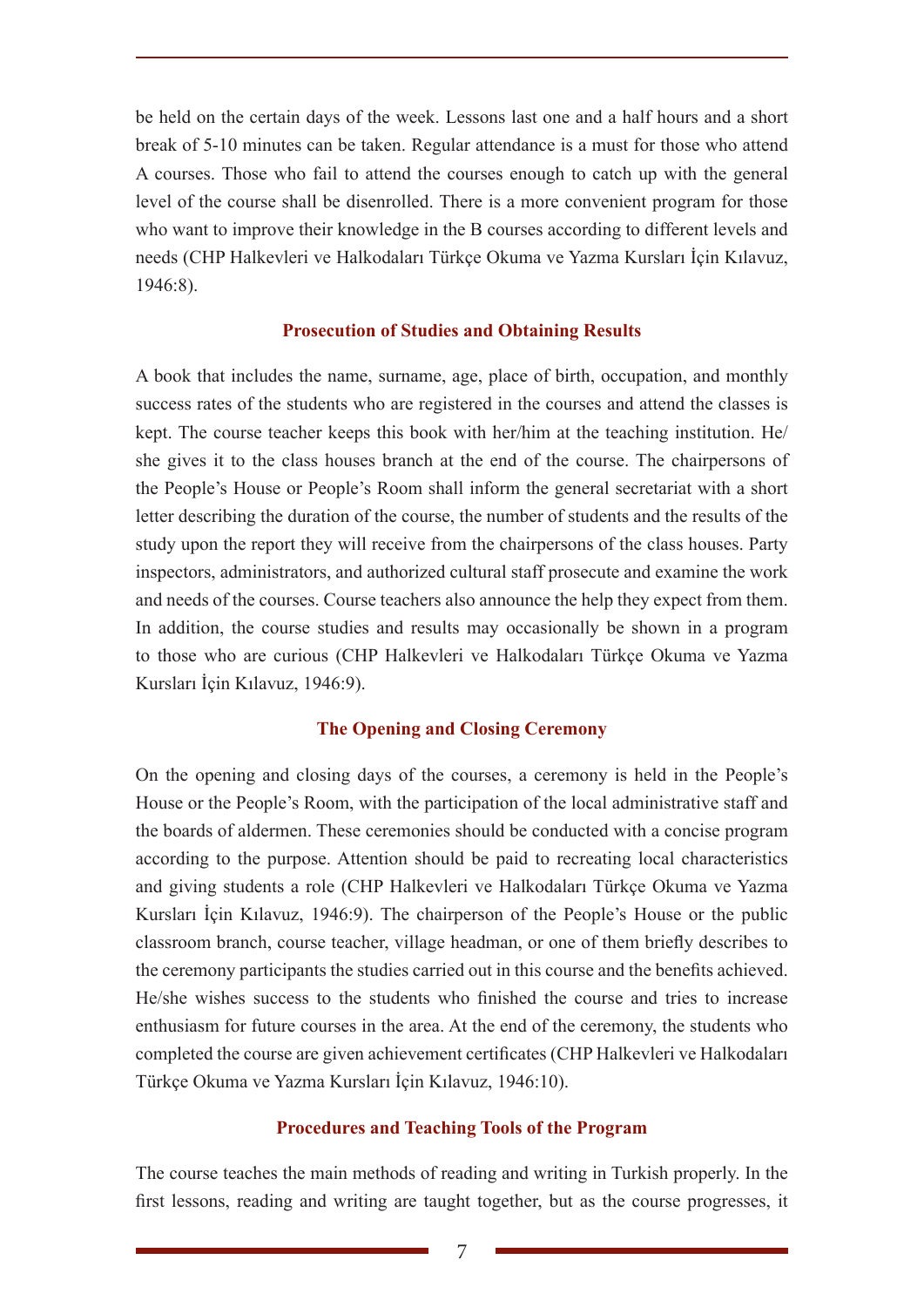focuses on one of them more according to needs (CHP Halkevleri ve Halkodaları Türkçe Okuma ve Yazma Kursları İçin Kılavuz, 1946:10).

The following principles are taken into consideration in reading: In the first classes, alphabets, reading books and tables at the People's Room or People's House, that are published by the Ministry of National Education are used according to the age and maturity level of the students. Reading and writing starts with easy, interesting, and meaningful words, short proverbs, and taking into consideration that students are adults, an analytical approach is taken. In other words, the course quickly proceeds to the stage of reading and writing letters separately. For slow learners, capital letters written on thick paper, embossed letters, moving letterboxes, and various supplementary materials are used (CHP Halkevleri ve Halkodaları Türkçe Okuma ve Yazma Kursları İçin Kılavuz, 1946:10). In the first lessons, the teacher should read an example and occasionally, they should try to read together under the teacher's supervision. Reading properly, clearly, and easily should be the main objective starting from the first lessons, and the course should progress according to this purpose (CHP Halkevleri ve Halkodaları Türkçe Okuma ve Yazma Kursları İçin Kılavuz, 1946:11).

While writing, it is necessary to pay attention to the following points: the writing will be legible, smooth and useful, and the handwriting and adjacent writing will be introduced according to the developments in the following lessons. Keeping copybooks clean, correcting mistakes by revising on the board or notebooks, paying attention to the examples, making students correct the mistakes by themselves, and supervision of the students should not be neglected. As the letter reading and writing lessons progress, the sentences and passages that the teacher or student will think of and say should be written, instead of using only books. The writing of relevant and appropriate parts from newspapers should be handled gradually in terms of the richness of the forms of writing, and the breadth of movement. The focus should be on introducing the necessary books to the students and attracting their interest in reading (CHP Halkevleri ve Halkodaları Türkçe Okuma ve Yazma Kursları İçin Kılavuz, 1946:11). The students should read their own writings and those on the board loudly or sometimes silently, and they should find the mistakes together. For the long passages, the students should read them silently, and they should be asked to talk about the passage in order to evaluate their reading comprehension. Common mistakes and new words to be taught will be written on the board, and the students will read them in front of the class. In the second half of the course, the main methods of calligraphy, the simplest examples of composition and the harmony of writing will be emphasized within the bounds of possibility. Teachers should be patient with those who have difficulty in writing properly at first, and they should keep progressing slowly by tolerating some mistakes, and also show the students how to hold the pen correctly (CHP Halkevleri ve Halkodaları Türkçe Okuma ve Yazma Kursları İçin Kılavuz, 1946:12).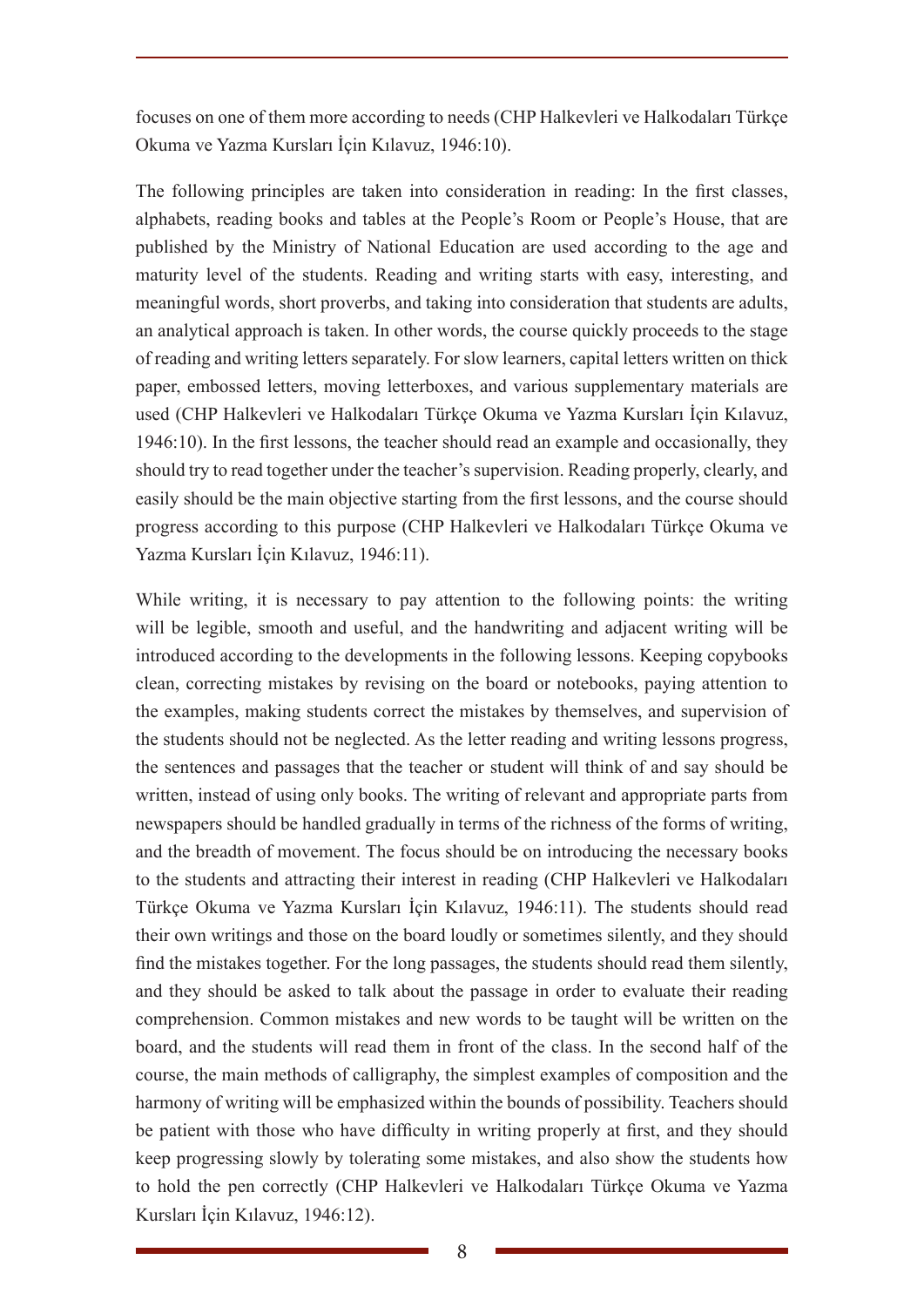#### **Writing the Numbers**

Reading and writing basic numbers other than letters will also be taught. Those who come to the course will be helped to improve this skill as well within the bounds of possibility, and if it attracts continuous attention, only calculations will be taught during the additional lessons on certain days of the week (CHP Halkevleri ve Halkodaları Türkçe Okuma ve Yazma Kursları İçin Kılavuz, 1946:12).

## **Reading Passages and Library**

Alphabets and primary reading books will be used for those who do not know how to read at all. After the present book is finished, short reading passages will be used, and also the course will provide short stories of nature and folk poetry for enthusiastic and outstanding students. Depending on whether the course is in the village or city, some features of the reading passages should be searched for, and the appropriate pages should be collected together. If there are books and newspapers in the library of the People's House or People's Room, it should be accessible for the course students, and a small reading cabinet should be kept in the classroom. For those who reached an advanced level and who earned to attend the complementary courses, it is a great benefit to try and manage such a library and to give students books to read in the evenings for one week by signature. In the last month of the course, short letters, telegraphs, bills, receipts, and petition samples will be read and written by the students who learned how to read and write, and the students will also do some exercises. More diverse examples will be shown to those who have already learned to read and write. Difficulties encountered in both these efforts and others will be reported to the center through People's Houses and the party. The center will also work on providing necessary tools, preparing comprehensive manuals and useful books (CHP Halkevleri ve Halkodaları Türkçe Okuma ve Yazma Kursları İçin Kılavuz, 1946:13).

#### **Public Speeches**

Apart from the ceremonies to be held at the beginning and end of the course, public speeches to refresh and keep alive the memories of the national days will be made at least once a month in order to strengthen the literacy skills of the students. Moreover, at these meetings, students will be given the opportunity to speak freely and explain their problems. If these speeches occur at the same time as national and local holidays and ceremonies, and conditions are suitable, selected folk songs, folk dances, parts of the joyful and exciting performances of sports, film, acting, and music of People's Houses are also added to the program. In these kinds of speeches, strengthening national feelings and patriotism of the course students is important to spread the excitement of great works that have been achieved in history and the years of the Republic. If there are cultured and knowledgeable people around, they are also given the opportunity to talk about the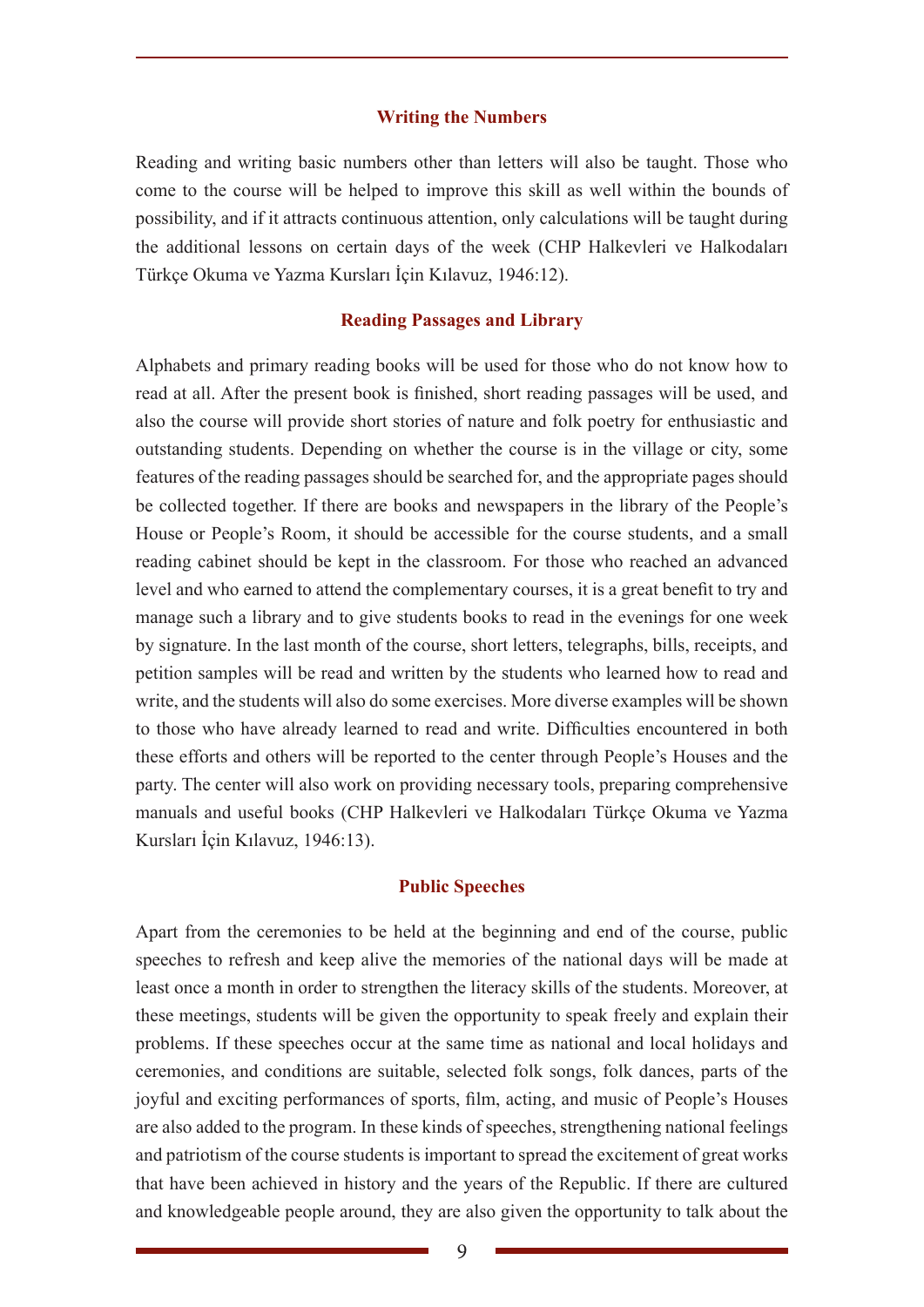main health procedures and the work done by those attending the course. When bringing these all together, we should stick to being good and sincere, not exhibiting deceitful behaviors, and avoiding long speeches. Speeches will be given importance as the most natural requirement of the first reading. In the first days, everyone will meet each other and talk about the places they are from, or they have been to, and their jobs. After this, the lessons will start (CHP Halkevleri ve Halkodaları Türkçe Okuma ve Yazma Kursları İçin Kılavuz, 1946:13-14).

## **Certificate of Completion**

Those who successfully complete the People's Houses' Turkish literacy courses will be given a certificate of completion, and those who achieve great success will be presented with useful books from the publications of the People's House. Those who complete A courses can enroll in the next-level course to improve what they have learned. Here, people whose ages are suitable, find the opportunity to try to make up their knowledge deficiencies in order to prepare for primary school examinations. Those who are transferred to another place due to their work and family while attending this course, finish the remaining classes in the courses held in their newly transferred area through this certificate (CHP Halkevleri ve Halkodaları Türkçe Okuma ve Yazma Kursları İçin Kılavuz, 1946:14-15).

## **Course Teachers**

Enthusiastic instructors who show success in teaching how to read and write at the studies of People's House or People's Room of that place are employed as teachers. The chairpersons of the People's Houses or the classroom branch will find these teachers by agreeing with the authorized cultural staff, if necessary. In places where there are no teachers, teachers will be selected from civil servants and intellectuals or from those with secondary education graduation who are willing to teach how to read and write in Turkish in People's House or People's Room or various cultural institutions of that area. Course teachers will work until the end of the course unless they are transferred to somewhere else for their original task, and at the end of the course, they will report to the administration of People's House or People's Room about the results of the course studies, and their wishes and recommendations for the future. The summary of these reports shall be communicated in the study reports together with the opinions of the relevant branch of the People's House or the People's Room (CHP Halkevleri ve Halkodaları Türkçe Okuma ve Yazma Kursları İçin Kılavuz, 1946:15-16).

#### **Needs and Expenses of the Course**

In the literacy course, pictures of eternal (Mustafa Kemal Atatürk) and national chiefs (İsmet İnönü), reading plates, a small and useful book corner, mobile wallboard and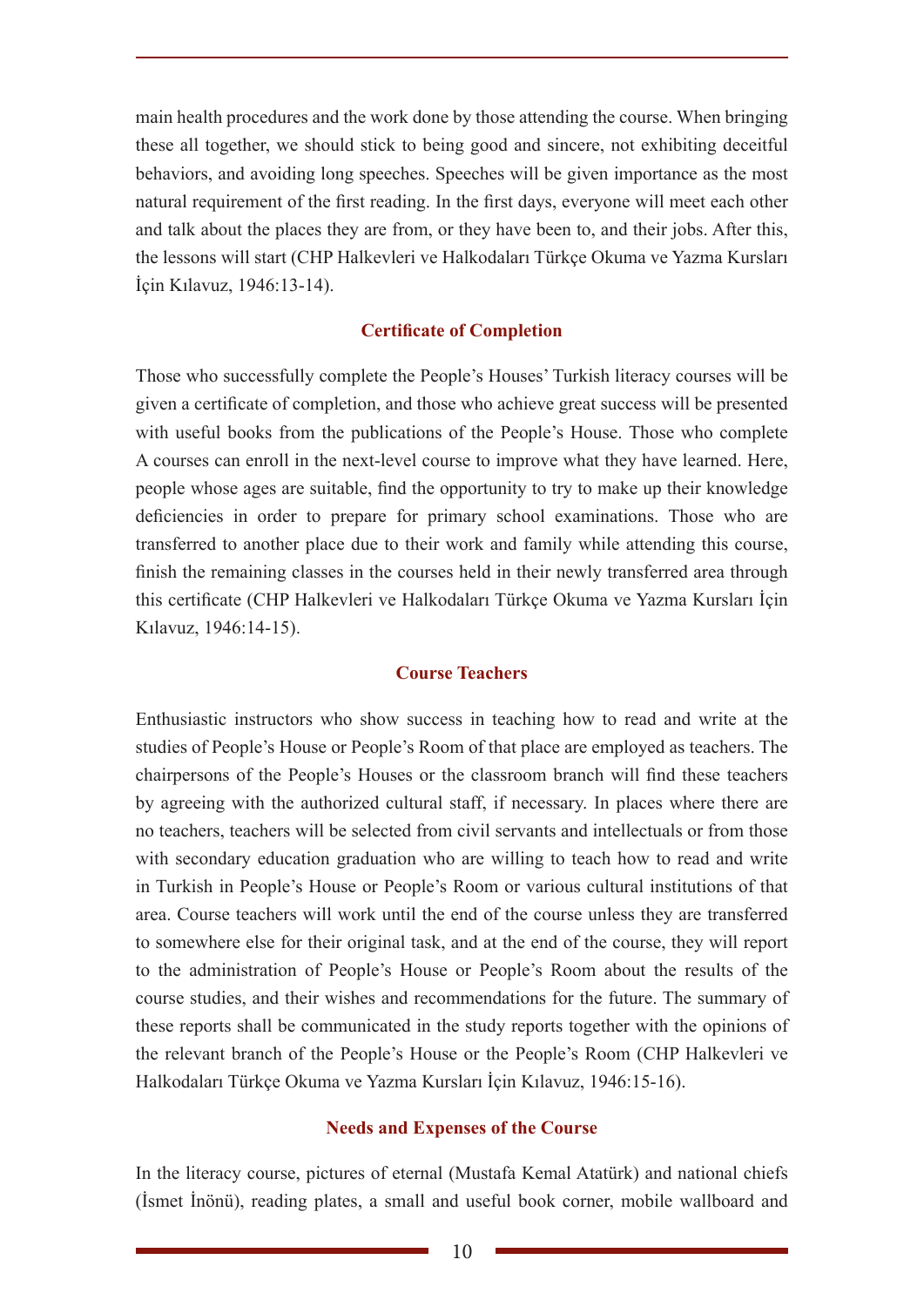supplies, tables and chairs from the People's House are kept at hand within the bounds of possibility. Personal learning materials such as books, notebooks, and pens will be brought by the participants. In places where it is difficult to obtain these materials, they may be brought and distributed by the People's House, and help will be given to those in need. Lighting and heating expenses will be covered by the budget of the People's Houses (CHP Halkevleri ve Halkodaları Türkçe Okuma ve Yazma Kursları İçin Kılavuz, 1946:16).

The CHP took a meticulous approach to the needs of People's Houses and People's Rooms. Those who wanted to open courses submitted their petitions to the Secretary-General of the CHP. These requests were evaluated according to the number of course attendees reported to open a course and were answered quickly.

# **Conclusion**

After the proclamation of the Republic, many reforms were made to raise people to the level of contemporary civilization. Many changes were attempted during the Ottoman period, but it was either unsuccessful or inadequate for several reasons. One of the most important reforms made during the Republican period was the alphabet reform. Nation's Schools were opened when the alphabet reform was made. Nation's Schools undertook the task of spreading the new alphabet. The Republican People's Party (CHP), which was the ruling party of the period, established People's Houses on February 19, 1932, to fully introduce the reforms to the public. People's Houses also took on important tasks in the teaching of letters through the branches of the Public Classrooms and courses. But at that time, most of the people lived in rural areas. People's Rooms were established in 1940 in rural areas where People's Houses could not be opened.

In the Republican period, new educational institutions were opened and regulations were made in order to improve education in our country. Executive management attached great importance to formal education, and at the same time, the needs of the citizens were met by establishing the Nation's Schools, People's Houses, and People's Rooms for the citizens who are not within the scope of formal education to become literate. The efforts on teaching the new letters and making the Turkish nation literate through Turkish reading and writing activities, which were carried out by People's Rooms, who took on major tasks in public education, especially in rural areas in Turkey between the years of 1940-1950, are of great importance. As part of these activities, Turkish literacy courses were opened in all regions of Turkey by People's Rooms. Through these courses, it was aimed to make the people who live in the village literate and to provide better insight into Republican values.